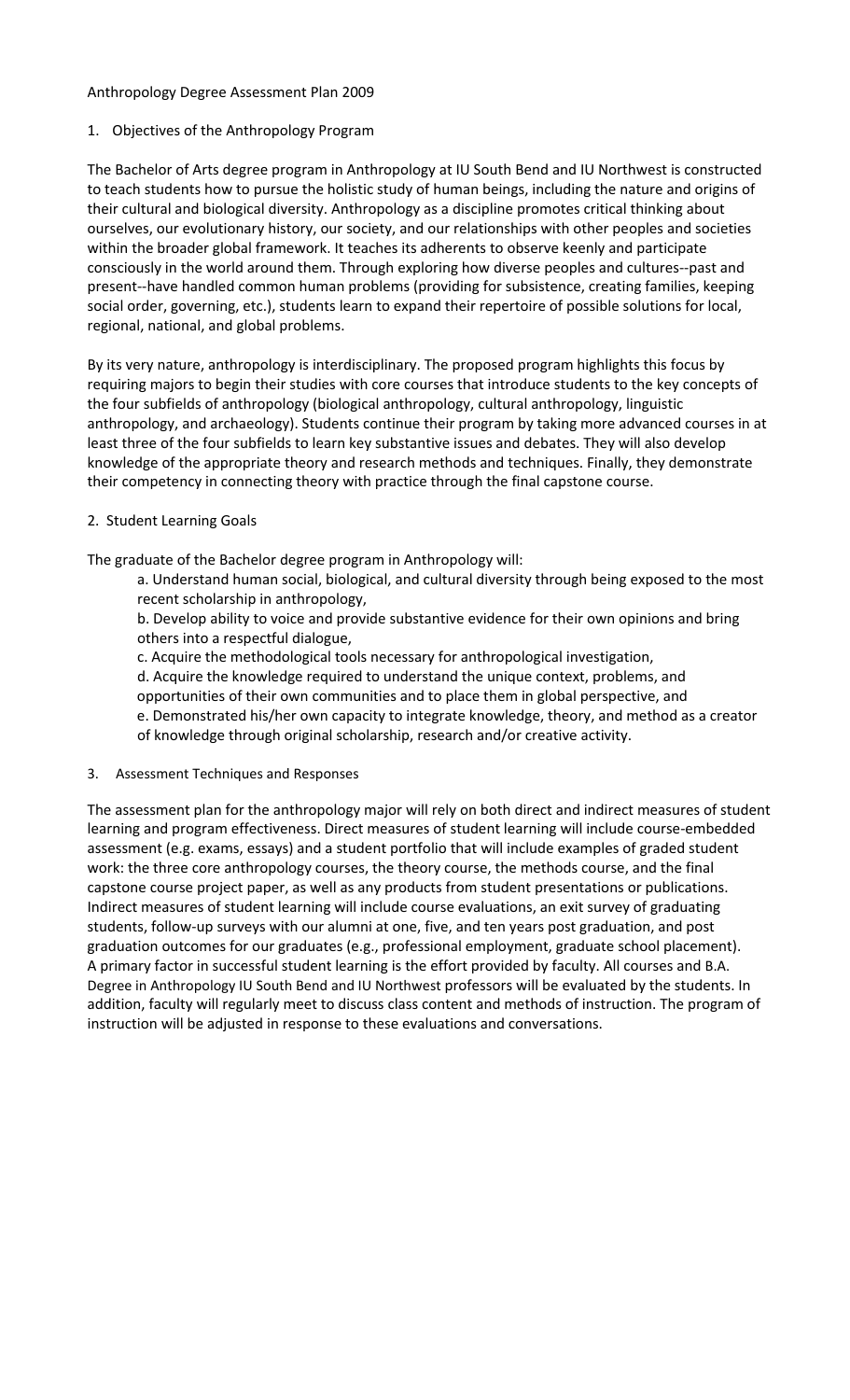The student portfolio will be used to assess how well the major program is meeting the student learning goals:

 a. Students will develop an understanding of human social, biological, and cultural diversity while being exposed to the most recent scholarship in anthropology.

 b. Students will be able to voice and provide substantive evidence for their own opinions and bring others into a respectful dialogue.

c. Students will learn the methodological tools necessary for anthropological investigation.

 d. Students will acquire the knowledge required to understand the unique context, problems, and opportunities of their own communities and to place them in global perspective.

 e. Students will demonstrate their own capacity to integrate knowledge, theory, and method as creators of knowledge through original scholarship, research and/or creative activity.

 The following chart details how each learning goal is linked to specific courses within the curriculum in order to ascertain whether or not students are meeting the expected learning goals.

|  |  |  |  | <b>Portfolio Composition Mapped to Student Learning Goals</b> |
|--|--|--|--|---------------------------------------------------------------|
|--|--|--|--|---------------------------------------------------------------|

| <b>Measures</b>                                                                        | Goal 1: to                                                                                                                                                                                                                          | Goal 2: to     | Goal 3: to      | Goal 4: to                                                                              | Goal 5: to      |  |  |
|----------------------------------------------------------------------------------------|-------------------------------------------------------------------------------------------------------------------------------------------------------------------------------------------------------------------------------------|----------------|-----------------|-----------------------------------------------------------------------------------------|-----------------|--|--|
|                                                                                        | develop an                                                                                                                                                                                                                          | voice and      | learn the       | acquire the                                                                             | demonstrate a   |  |  |
|                                                                                        | understanding                                                                                                                                                                                                                       | provide        | methodologica   | knowledge                                                                               | capacity to     |  |  |
|                                                                                        | of human                                                                                                                                                                                                                            | substantive    | I tools         | required to                                                                             | integrate       |  |  |
|                                                                                        | social,                                                                                                                                                                                                                             | evidence for   | necessary for   | understand                                                                              | knowledge,      |  |  |
|                                                                                        | biological, and                                                                                                                                                                                                                     | their own      | anthropologica  | the unique                                                                              | theory, and     |  |  |
|                                                                                        | cultural                                                                                                                                                                                                                            | opinions and   | I investigation | context,                                                                                | method as       |  |  |
|                                                                                        | diversity while                                                                                                                                                                                                                     | bring others   |                 | problems, and                                                                           | creators of     |  |  |
|                                                                                        | being exposed                                                                                                                                                                                                                       | into a         |                 | opportunities                                                                           | knowledge       |  |  |
|                                                                                        | to the most                                                                                                                                                                                                                         | respectful     |                 | of their own                                                                            | through         |  |  |
|                                                                                        | recent                                                                                                                                                                                                                              | dialogue.      |                 | communities                                                                             | original        |  |  |
|                                                                                        | scholarship in                                                                                                                                                                                                                      |                |                 | and to place                                                                            | scholarship,    |  |  |
|                                                                                        | anthropology                                                                                                                                                                                                                        |                |                 | them in global                                                                          | research        |  |  |
|                                                                                        |                                                                                                                                                                                                                                     |                |                 | perspective                                                                             | and/or          |  |  |
|                                                                                        |                                                                                                                                                                                                                                     |                |                 |                                                                                         | creative        |  |  |
|                                                                                        |                                                                                                                                                                                                                                     |                |                 |                                                                                         | activity.       |  |  |
| Portfolio composed of student                                                          | Work from                                                                                                                                                                                                                           | Work from all  | Work from       | Work from all                                                                           | Work from       |  |  |
| work from ANTH required                                                                | B200, L200,                                                                                                                                                                                                                         | courses        | methods         | courses                                                                                 | Capstone        |  |  |
| courses (B200, L200, E200,                                                             | P200, E200,                                                                                                                                                                                                                         | sampled in the | course and      | sampled in the                                                                          | course and any  |  |  |
| P200, A360, senior capstone                                                            | capstone                                                                                                                                                                                                                            | portfolio      | capstone        | portfolio                                                                               | student         |  |  |
| course, and methods)                                                                   | course, and                                                                                                                                                                                                                         |                | course          |                                                                                         | presentations   |  |  |
|                                                                                        | performance                                                                                                                                                                                                                         |                |                 |                                                                                         | or publications |  |  |
|                                                                                        | in                                                                                                                                                                                                                                  |                |                 |                                                                                         |                 |  |  |
|                                                                                        | anthropology                                                                                                                                                                                                                        |                |                 |                                                                                         |                 |  |  |
|                                                                                        | elective                                                                                                                                                                                                                            |                |                 |                                                                                         |                 |  |  |
|                                                                                        | courses                                                                                                                                                                                                                             |                |                 |                                                                                         |                 |  |  |
| Use of the Information                                                                 |                                                                                                                                                                                                                                     |                |                 | Data are reported to the department annually by the instructors of the core courses and |                 |  |  |
|                                                                                        | are reviewed by the departmental assessment committee. Annual reports are submitted                                                                                                                                                 |                |                 |                                                                                         |                 |  |  |
|                                                                                        | to the IU South Bend Academic Senate/Academic Affairs Assessment Committee or the                                                                                                                                                   |                |                 |                                                                                         |                 |  |  |
|                                                                                        | IU Northwest Faculty Organization Assessment Committee. Every three years,                                                                                                                                                          |                |                 |                                                                                         |                 |  |  |
| representatives from the department submit a written report and discuss the results of |                                                                                                                                                                                                                                     |                |                 |                                                                                         |                 |  |  |
|                                                                                        | assessment (changes in courses, in the major, in advising, and so on.) with Assessment<br>Committee members. The results of these annual and three year reports at IU South<br>Bend are posted on the Assessment Committee web page |                |                 |                                                                                         |                 |  |  |
|                                                                                        |                                                                                                                                                                                                                                     |                |                 |                                                                                         |                 |  |  |
|                                                                                        |                                                                                                                                                                                                                                     |                |                 |                                                                                         |                 |  |  |
|                                                                                        | (http://www.iusb.edu/~sbassess). The department supports instructors in making                                                                                                                                                      |                |                 |                                                                                         |                 |  |  |
|                                                                                        | course-based changes, takes appropriate program-level actions, and reports outcomes                                                                                                                                                 |                |                 |                                                                                         |                 |  |  |
|                                                                                        | to the Dean in our annual report. All data are reviewed as part of the program's regular                                                                                                                                            |                |                 |                                                                                         |                 |  |  |
|                                                                                        | external review.                                                                                                                                                                                                                    |                |                 |                                                                                         |                 |  |  |
|                                                                                        |                                                                                                                                                                                                                                     |                |                 |                                                                                         |                 |  |  |